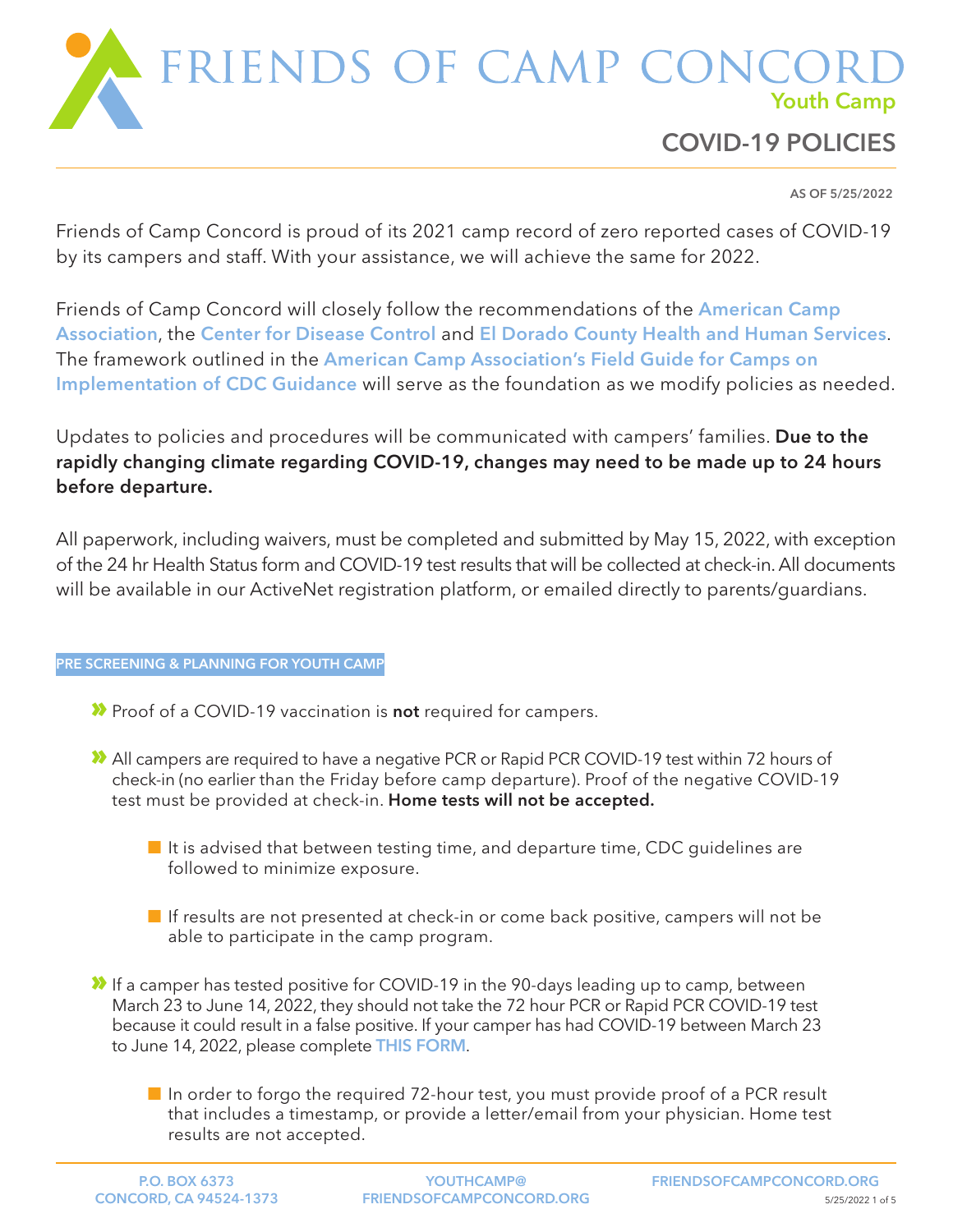

COVID-19 POLICIES

AS OF 5/25/2022

» If a camper has been exposed to COVID-19 within the past 5-days, they may attend camp after exposure to a case as long as they remain asymptomatic. Five days prior to camp is June 14, 2022.

### INITIAL SCREENING AT CHECK IN

- » All Campers will need to complete a health screening and lice check, at check-in. If a camper has been exposed to COVID-19 within the past 5-days, they may attend camp after exposure to a case as long as they remain asymptomatic and have a negative PCR test.
- » Complete pre-screening form(s) before arriving at camp/ loading bus.
- » A lice check will be completed during check-in by Comb It Out before boarding the bus.

## **STAFF**

- » All staff will be COVID-19 tested within 72 hours before camp.
- **X** Trained in sanitization and cleaning.
- **X** Trained on recognizing COVID-19 symptoms.
- » All staff will follow recommendations of the CDC and El Dorado County Health and Services.

## USE OF COHORTS/ PODS

- » Each camper will be assigned a cabin group with a maximum of 10 campers and one counselor.
	- **Cabins with younger children may include a Counselor in Training.**
- » All activities, meals, and bunking will be arranged by the cabin group.
- » Campers must wear an approved face covering while on the bus.
- » All activities will take place outside except for dining, sleeping, and using restrooms and showers.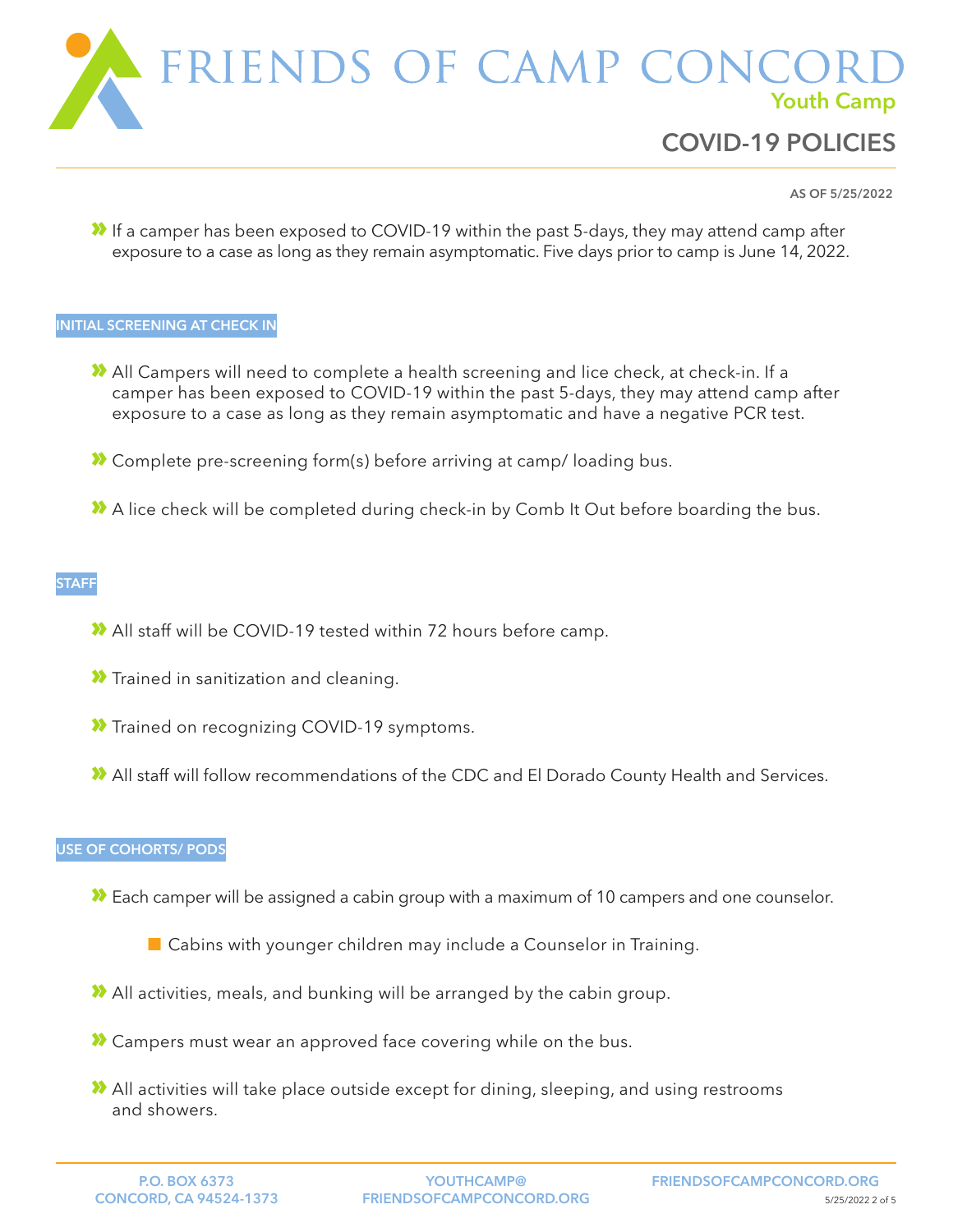

AS OF 5/25/2022

#### BUS TRANSPORTATION

- » There will be staggered check in times; parents/guardians will be notified via email what their check in time slot is.
- » Only one parent/guardian will be allowed in the check in zone.
- » Check-in will be administered at the camper's vehicle.
- » Once check-in is complete, campers will join their cabin group and remain with that group during transport.
- » Campers must wear an approved face-covering on the bus.

### WHILE AT CAMP

- » Campers will remain in their cabin group for all activities, meals, sleeping, and shower rotation.
- » There will be an increased emphasis on health and hygiene, including instruction on hand washing and showering.
- » Each cabin will have a designated dining table in the dining hall.
- » Campers will be instructed to wash hands prior to entering the dining hall for meals and throughout the day. Additionally, hand sanitizer will be provided throughout camp.
- » Enhanced cleaning and sanitation will occur throughout camp by the City of Concord, Camp Concord staff.
- » Indoor masking will be in compliance with El Dorado County Health and Human Services and the State of California guidelines. Campers are free to wear their masks outside of FOCC and Camp Concord requirements. Parents/guardians should have a conversation with their camper around choices of when to wear and not wear a mask based on comfort levels.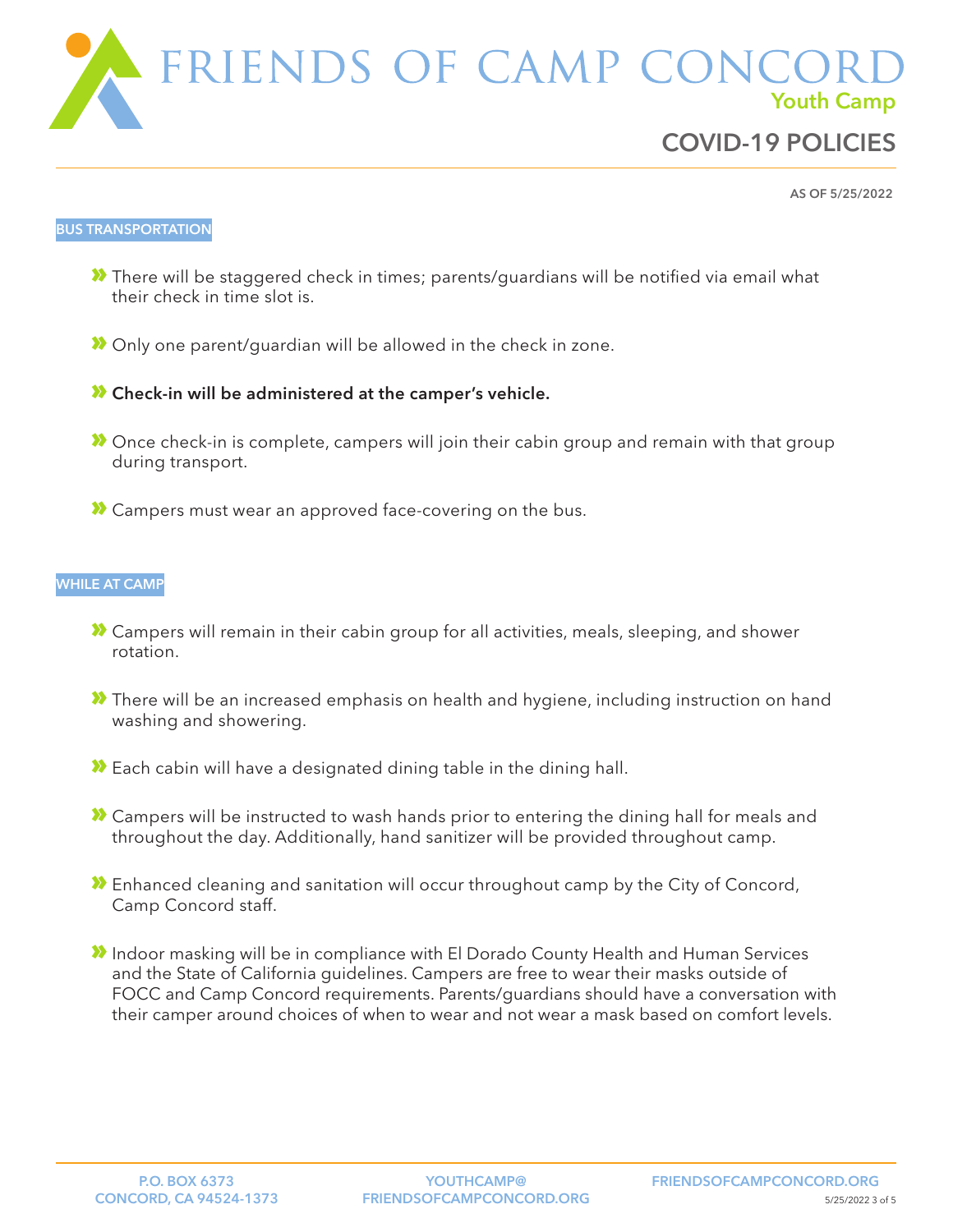FRIENDS OF CAMP CON Youth Camp

# COVID-19 POLICIES

AS OF 5/25/2022

### CABIN PROTOCOLS

- » Cabins will be cleaned and sanitized using a fogger prior to campers arriving.
- » Windows will be open to provide ventilation in the cabin.
- » Campers will be assigned one camper per bunk.

### **ACTIVITIES**

- » Some activities and events may be altered or not offered based on health orders in place at the time of camp.
- » Most activities will take place outdoors.
- » All shared equipment will be sanitized between uses by Camp staff. (Life jackets, kayaks, archery, etc.)
- » During activities such as evening programs and campfires, campers will remain with their cabin group.